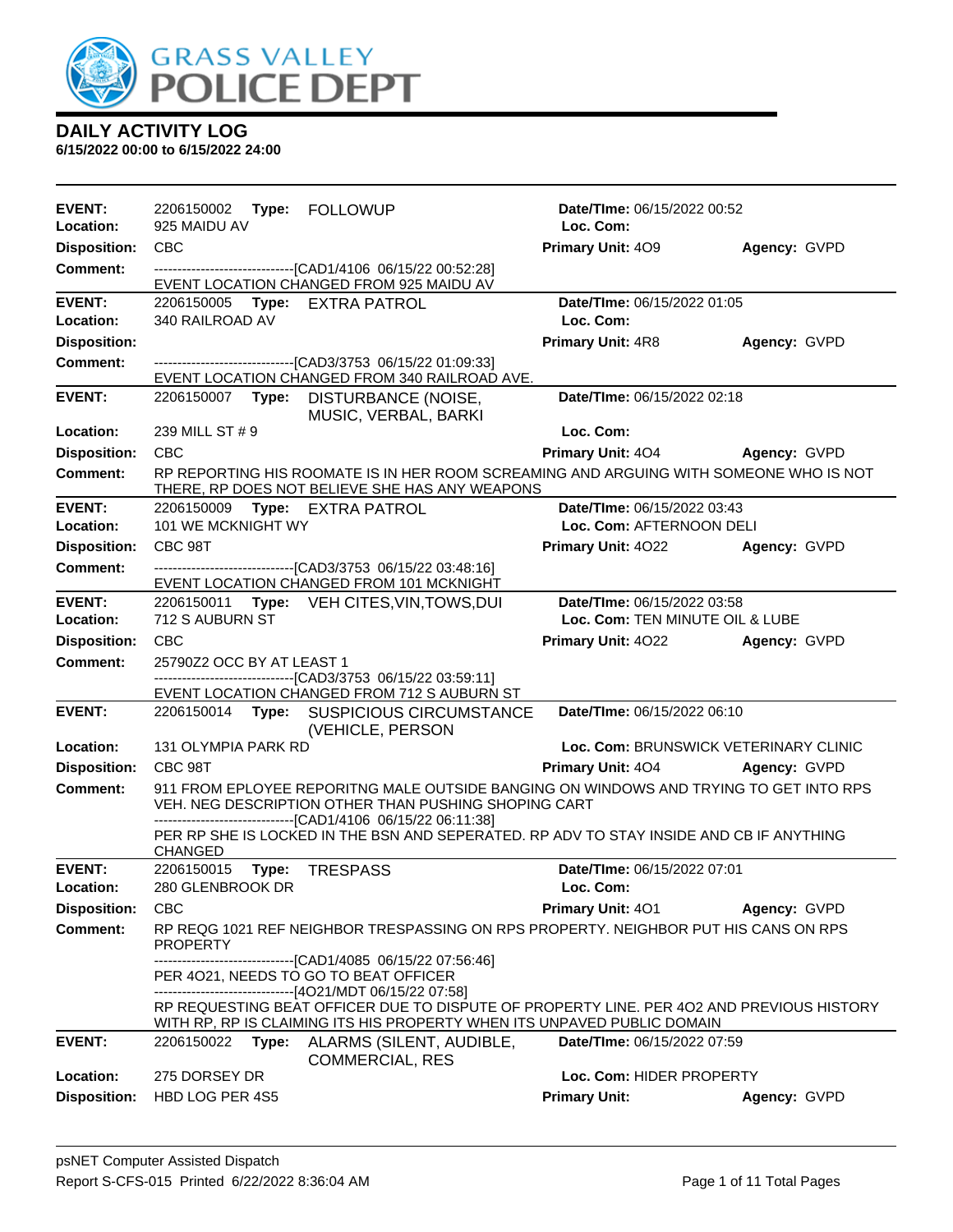

| <b>Comment:</b>     | OP:117 10-33 AUDIBLE FRONT ENTRY DOOR, OFFICE MOTION, AND BACK ROOM RESP PENDING                                                                       |                                                    |                     |  |  |  |
|---------------------|--------------------------------------------------------------------------------------------------------------------------------------------------------|----------------------------------------------------|---------------------|--|--|--|
|                     | ---------------------------[CAD3/4051_06/15/22 07:59:35]<br>PER 4K19 ON 6/13- CONTACT MADE WITH REGIONAL MANAGER WHO ADVISED IT IS A DISGRUNTLED EX-   |                                                    |                     |  |  |  |
|                     | EMPLOYEE THAT IS SETTING OFF THE ALARM REMOTELY. PER MANAGER, WE CAN LOG FURTHER ALARMS                                                                |                                                    |                     |  |  |  |
|                     | FROM THIS LOCATION FOR THE REMAINDER OF THE NIGHT.<br>-------------------------------[CAD1/4085 06/15/22 08:00:31]                                     |                                                    |                     |  |  |  |
|                     | 4S5 ADVISED                                                                                                                                            |                                                    |                     |  |  |  |
| <b>EVENT:</b>       | ***** EVENT CLOSED BY CAD1 WITH COMMENT-LOG PER 4S5<br>2206150025 Type: VANDALISM                                                                      | Date/TIme: 06/15/2022 08:10                        |                     |  |  |  |
| <b>Location:</b>    | S AUBURN AT HWY 49 OVERPASS                                                                                                                            | Loc. Com:                                          |                     |  |  |  |
| <b>Disposition:</b> | <b>CBC</b>                                                                                                                                             | <b>Primary Unit: 402</b>                           | Agency: GVPD        |  |  |  |
| <b>Comment:</b>     | <b>GRAFFITI REMOVAL</b>                                                                                                                                |                                                    |                     |  |  |  |
|                     | -------------------------[4O2/MDT 06/15/22 08:20]                                                                                                      |                                                    |                     |  |  |  |
| <b>EVENT:</b>       | GRAFFITI REMOVED FROM S/W SUPPORT PILLAR<br>2206150026 Type: ORDINANCES                                                                                | Date/TIme: 06/15/2022 08:19                        |                     |  |  |  |
|                     | (COUNTY/MUNICIPAL)                                                                                                                                     |                                                    |                     |  |  |  |
| <b>Location:</b>    | 1103 SUTTON WY                                                                                                                                         | Loc. Com: ROBERTSON WOODFORD AND<br><b>SUMMERS</b> |                     |  |  |  |
| <b>Disposition:</b> | <b>CBC</b>                                                                                                                                             | Primary Unit: 401                                  | <b>Agency: GVPD</b> |  |  |  |
| <b>Comment:</b>     | RP RPTG WFA RED BANDANA RED SKIRT WHI T SHIRT WALKING AROUND THE PARKING LOT ACTING 11550                                                              |                                                    |                     |  |  |  |
| <b>EVENT:</b>       |                                                                                                                                                        | Date/TIme: 06/15/2022 08:22                        |                     |  |  |  |
| Location:           | 415 CENTRAL AV                                                                                                                                         | Loc. Com: MEMORIAL PARK                            |                     |  |  |  |
| <b>Disposition:</b> | CBC                                                                                                                                                    | <b>Primary Unit: 402</b>                           | Agency: GVPD        |  |  |  |
| <b>Comment:</b>     | -------------------------------[SUPV01/3675 06/15/22 08:36:52]<br>EVENT LOCATION CHANGED FROM MEMORIAL PARK                                            |                                                    |                     |  |  |  |
| <b>EVENT:</b>       | 2206150028<br>Type: SUSPICIOUS CIRCUMSTANCE<br>(VEHICLE, PERSON                                                                                        | Date/TIme: 06/15/2022 08:24                        |                     |  |  |  |
| Location:           | 509 BRIGHTON ST                                                                                                                                        | Loc. Com:                                          |                     |  |  |  |
| <b>Disposition:</b> | <b>PEN</b>                                                                                                                                             | Primary Unit: 4021 Agency: GVPD                    |                     |  |  |  |
| <b>Comment:</b>     | RP IS AT GVPD RPTG SUBJ TAKING PICTURES OF JUV DAUGHTER IN THE SWIMMING POOL                                                                           |                                                    |                     |  |  |  |
|                     | -------------------------------[CAD2/4132_06/15/22_08:40:47]<br>RP LEFT GVPD, WANTS A 10-21.                                                           |                                                    |                     |  |  |  |
| <b>EVENT:</b>       | 2206150031 Type: SUSPICIOUS CIRCUMSTANCE<br>(VEHICLE, PERSON                                                                                           | Date/TIme: 06/15/2022 08:27                        |                     |  |  |  |
| Location:           | 129 IDAHO MARYLAND RD                                                                                                                                  | Loc. Com: SEARS                                    |                     |  |  |  |
| <b>Disposition:</b> | AST                                                                                                                                                    | <b>Primary Unit: 4D10 Agency: GVPD</b>             |                     |  |  |  |
| <b>Comment:</b>     | RP RPTG MALE UNDRESSING IN THE PARKING LOT AND YELLING AT SOMEONE TOWARDS HILLS FLAT                                                                   |                                                    |                     |  |  |  |
|                     | WMA 600 NO SHIRT BLK SWEATS W/ WHI STRIPE                                                                                                              |                                                    |                     |  |  |  |
| <b>EVENT:</b>       | 2206150032 Type: FOOT PATROL                                                                                                                           | Date/TIme: 06/15/2022 08:36                        |                     |  |  |  |
| Location:           | SUTTON WY/IDAHO MARYLAND RD                                                                                                                            | Loc. Com:                                          |                     |  |  |  |
| <b>Disposition:</b> | <b>CBC</b>                                                                                                                                             | <b>Primary Unit: 4D10</b>                          | Agency: GVPD        |  |  |  |
| <b>Comment:</b>     | -------------------------------[CAD1/4085_06/15/22_08:36:45]<br>EVENT LOCATION CHANGED FROM SUTTON/IDAHO MARYLAND                                      |                                                    |                     |  |  |  |
| <b>EVENT:</b>       | 2206150036 Type: VANDALISM                                                                                                                             | Date/TIme: 06/15/2022 08:44                        |                     |  |  |  |
| Location:           | 1415 WHISPERING PINES LN                                                                                                                               | Loc. Com: AMAZON FACILITY                          |                     |  |  |  |
| <b>Disposition:</b> | <b>RPT</b>                                                                                                                                             | <b>Primary Unit: 4R10</b>                          | Agency: GVPD        |  |  |  |
| <b>Case No:</b>     | G2201499                                                                                                                                               |                                                    |                     |  |  |  |
| Comment:            | RP RPTG COLD 594. RP DOESNT BELIEVE ANYTHING WAS TAKEN. WINDOW BROKEN AT BACK ENTRANCE<br>-------------------------------[CAD1/4085 06/15/22 08:51:59] |                                                    |                     |  |  |  |
|                     | ISSUED CASE# G2201499 FOR AGENCY GVPD by UNIT 4R10                                                                                                     |                                                    |                     |  |  |  |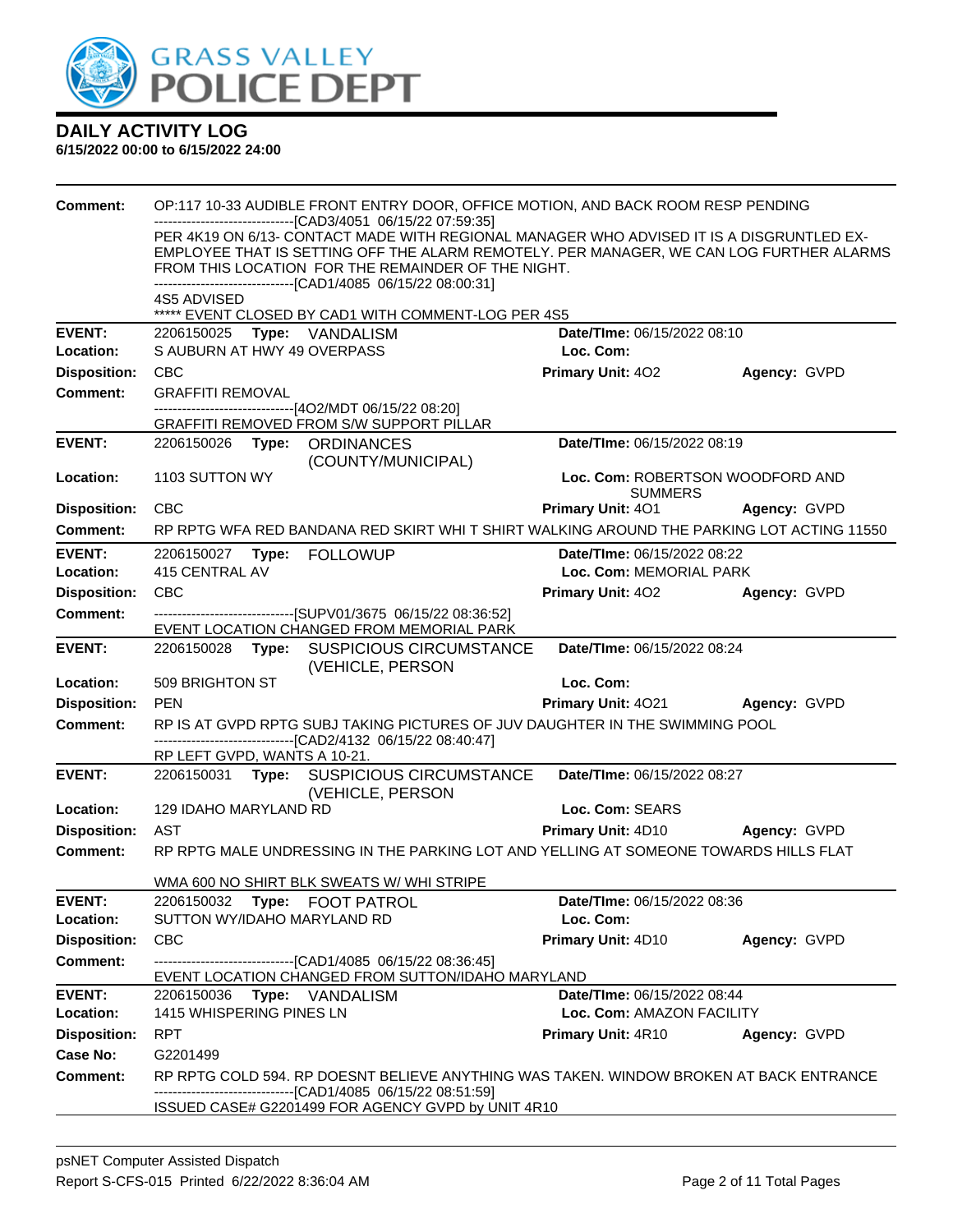

| <b>EVENT:</b>              | 2206150039                |       | Type: ANIMALS (ABUSE, LOOSE,<br>FOUND, INJURED)                                                                                                                                                                                                                                             | Date/TIme: 06/15/2022 08:54                      |              |
|----------------------------|---------------------------|-------|---------------------------------------------------------------------------------------------------------------------------------------------------------------------------------------------------------------------------------------------------------------------------------------------|--------------------------------------------------|--------------|
| Location:                  | 660 MINNIE ST             |       |                                                                                                                                                                                                                                                                                             | Loc. Com: CONDON PARK                            |              |
| <b>Disposition:</b>        | HBD DOG OWNER LOCATED     |       |                                                                                                                                                                                                                                                                                             | <b>Primary Unit:</b>                             | Agency: GVPD |
| <b>Comment:</b>            | DOGS ARE NEAR THE BBQ PIT |       | PER 402, 2 BLK LABS RUNNING LOOSE IN THE ROAD<br>--------------------------------[CAD3/4051 06/15/22 08:54:38]                                                                                                                                                                              |                                                  |              |
|                            | <b>NOT CONTAINED</b>      |       | ------------------------------[CAD3/4051 06/15/22 08:54:47]<br>***** EVENT CLOSED BY CAD1 WITH COMMENT-DOG OWNER LOCATED                                                                                                                                                                    |                                                  |              |
| <b>EVENT:</b>              | 2206150041                | Type: | <b>ORDINANCES</b><br>(COUNTY/MUNICIPAL)                                                                                                                                                                                                                                                     | Date/TIme: 06/15/2022 09:15                      |              |
| Location:                  | 439 NEAL ST               |       |                                                                                                                                                                                                                                                                                             | Loc. Com:                                        |              |
| <b>Disposition:</b>        | <b>CBC</b>                |       |                                                                                                                                                                                                                                                                                             | Primary Unit: 4021                               | Agency: GVPD |
| <b>Comment:</b>            |                           |       | RP REQ 10-21 REGARDING SOMEONE DUMPING TRASH IFO HIS HOME LAST NIGHT.                                                                                                                                                                                                                       |                                                  |              |
| <b>EVENT:</b>              | 2206150043                | Type: | THEFT (GRAND, PETTY, FROM<br><b>MERCHANT)</b>                                                                                                                                                                                                                                               | Date/TIme: 06/15/2022 09:19                      |              |
| Location:                  | 129 S AUBURN ST           |       |                                                                                                                                                                                                                                                                                             | Loc. Com: GRASS VALLEY POLICE DEPARTMENT         |              |
| <b>Disposition:</b>        | <b>CBC</b>                |       |                                                                                                                                                                                                                                                                                             | Primary Unit: 4021                               | Agency: GVPD |
| <b>Comment:</b>            |                           |       | RP IS IN THE LOBBY, WANTS TO SPEAK W/ AN OFFICER REGARDING HER BELONGINGS BEING SOLD ON<br>FACEBOOK MARKET PLACE W/O RP'S PERMISSION. RP ADV THIS IS TAKING PLACE IN WHEATLAND, HAS<br>NOT MADE A REPORT W/ THAT JURISDICTION.<br>--------------------------------[4O21/MDT 06/15/22 09:49] |                                                  |              |
|                            |                           |       | RP REPORTING THEFT IN WHEATLAND. REFERRED TO WHEATLAND PD FOR REPORT                                                                                                                                                                                                                        |                                                  |              |
| <b>EVENT:</b>              |                           |       | 2206150044 Type: COMMUNITY POLICING<br><b>ACTION</b>                                                                                                                                                                                                                                        | Date/TIme: 06/15/2022 09:22                      |              |
| Location:                  | 660 MINNIE ST             |       |                                                                                                                                                                                                                                                                                             | Loc. Com: CONDON PARK                            |              |
| <b>Disposition:</b>        | CBC                       |       |                                                                                                                                                                                                                                                                                             | <b>Primary Unit: 402</b>                         | Agency: GVPD |
| <b>Comment:</b>            |                           |       | -------------------------------[CAD1/4085 06/15/22 09:22:39]                                                                                                                                                                                                                                |                                                  |              |
| <b>EVENT:</b>              |                           |       | EVENT LOCATION CHANGED FROM 660 MINNIE ST                                                                                                                                                                                                                                                   | Date/TIme: 06/15/2022 09:43                      |              |
|                            |                           |       | 2206150050 Type: COMMUNITY POLICING<br><b>ACTION</b>                                                                                                                                                                                                                                        |                                                  |              |
| Location:                  | 125 NEAL ST               |       |                                                                                                                                                                                                                                                                                             | Loc. Com: E DANIELS PARK                         |              |
| <b>Disposition:</b>        | <b>CBC</b>                |       |                                                                                                                                                                                                                                                                                             | <b>Primary Unit: 402</b>                         | Agency: GVPD |
| Comment:                   | E DANIELS PARK            |       |                                                                                                                                                                                                                                                                                             |                                                  |              |
|                            |                           |       | ---------------------------------[CAD1/4085 06/15/22 09:43:39]<br>EVENT LOCATION CHANGED FROM 125 NEAL ST<br>-------------------------------[4O2/MDT 06/15/22 10:06]                                                                                                                        |                                                  |              |
|                            |                           |       | GRAFFITI REMOVAL FROM SHED AND OVERHANG                                                                                                                                                                                                                                                     |                                                  |              |
| <b>EVENT:</b><br>Location: | 875 SUTTON WY             |       | 2206150052 Type: SUBJECT STOP                                                                                                                                                                                                                                                               | Date/TIme: 06/15/2022 09:47<br>Loc. Com: WENDY'S |              |
| <b>Disposition:</b>        | <b>CBC</b>                |       |                                                                                                                                                                                                                                                                                             | Primary Unit: 4R10                               | Agency: GVPD |
| <b>Comment:</b>            | OW/1                      |       |                                                                                                                                                                                                                                                                                             |                                                  |              |
|                            |                           |       | --------------------[CAD1/4085 06/15/22 09:48:04]                                                                                                                                                                                                                                           |                                                  |              |
|                            |                           |       | EVENT LOCATION CHANGED FROM WENDYS                                                                                                                                                                                                                                                          |                                                  |              |
| <b>EVENT:</b>              | 2206150061                | Type: | THEFT (GRAND, PETTY, FROM<br>MERCHANT)                                                                                                                                                                                                                                                      | Date/TIme: 06/15/2022 10:14                      |              |
| Location:                  | 129 S AUBURN ST           |       |                                                                                                                                                                                                                                                                                             | Loc. Com: GRASS VALLEY POLICE DEPARTMENT         |              |
| <b>Disposition:</b>        | <b>CBC</b>                |       |                                                                                                                                                                                                                                                                                             | Primary Unit: 4021                               | Agency: GVPD |
| <b>Comment:</b>            | RP AT GVPD FOR 2 THEFTS   |       |                                                                                                                                                                                                                                                                                             |                                                  |              |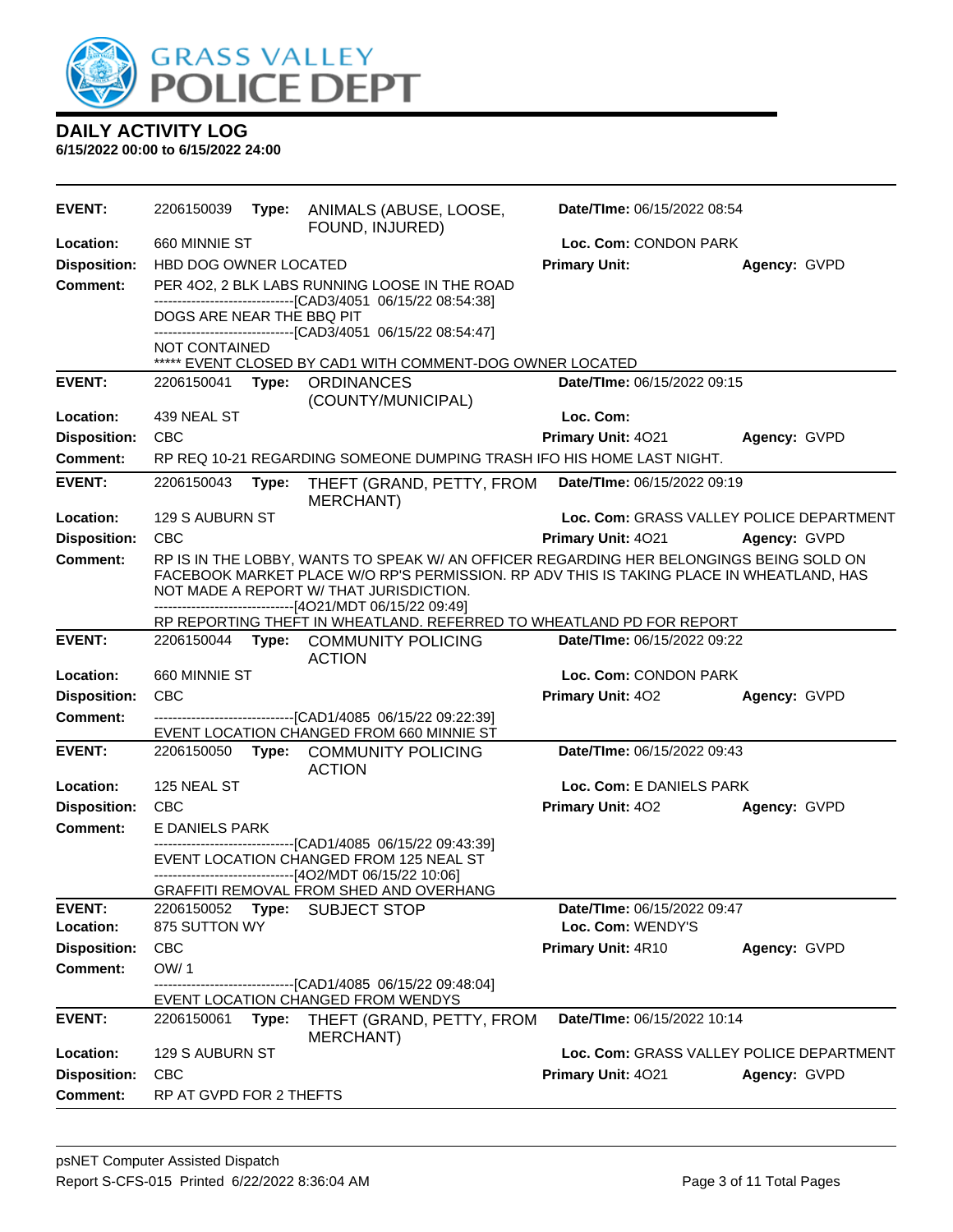

| <b>EVENT:</b>                   | 2206150071                 | Type: | DISTURBANCE (NOISE,<br>MUSIC, VERBAL, BARKI                                                                                                                                                                                                                                                    | Date/TIme: 06/15/2022 10:49     |              |
|---------------------------------|----------------------------|-------|------------------------------------------------------------------------------------------------------------------------------------------------------------------------------------------------------------------------------------------------------------------------------------------------|---------------------------------|--------------|
| Location:                       | 470 S AUBURN ST # D        |       |                                                                                                                                                                                                                                                                                                | Loc. Com:                       |              |
| <b>Disposition:</b>             | <b>CBC</b>                 |       |                                                                                                                                                                                                                                                                                                | Primary Unit: 4R10              | Agency: GVPD |
| <b>Comment:</b>                 |                            |       | 911 CALLER REQ ASSIST, CALLER IS AN XRAY SEEMS REALLY UPSET, CRYING IN THE PHONE, REGARDING<br>A TOOTH CAP THAT SHE'S PAID FOR AND THE DENTAL OFFICE<br>IS REFUSING TO GIVE TO HER. CALLER LEFT HER PURSE INSIDE THE DENTAL OFFICE AND WAS TOLD TO<br>STAY OUT FRONT UNTIL AN OFFICER ARRIVES. |                                 |              |
| <b>EVENT:</b>                   | 2206150074                 |       | Type: WELFARE CHECK                                                                                                                                                                                                                                                                            | Date/TIme: 06/15/2022 10:56     |              |
| Location:                       | 1005 SUTTON WY             |       |                                                                                                                                                                                                                                                                                                | Loc. Com: CVS                   |              |
| <b>Disposition:</b>             | UTL                        |       |                                                                                                                                                                                                                                                                                                | Primary Unit: 401               | Agency: GVPD |
| Comment:                        |                            |       | RP RPTG A WMA WEARING TAN SHORTS, BLK SOCKS, YELLOW SHOES, BLK SHIRT. APPEARS HBD,<br>CONTINUES TO FALL ALL OVER THE PARKING LOT. LS HEADING TOWARDS THE BUS STATION.<br>-------------------[CAD3/4051_06/15/22 10:57:01]<br>RP CALLED BACK ADVISING SUBJ IS AT BUS STOP                       |                                 |              |
| <b>EVENT:</b>                   | 2206150075                 | Type: | <b>SUSPICIOUS CIRCUMSTANCE</b><br>(VEHICLE, PERSON                                                                                                                                                                                                                                             | Date/TIme: 06/15/2022 11:00     |              |
| Location:                       | 111 MILL ST                |       |                                                                                                                                                                                                                                                                                                | Loc. Com: LAZY DOG CHOCOLATERIA |              |
| <b>Disposition:</b>             | UTL                        |       |                                                                                                                                                                                                                                                                                                | <b>Primary Unit: 402</b>        | Agency: GVPD |
| <b>Comment:</b>                 |                            |       | RP RPTG SUS WMA GRN SHIRT TAN PANTS MAKING FEMALE CUSTOMERS UNCOMFORTABLE OUTSIDE<br>STORE. RP WANTS HIM MOVED ALONG                                                                                                                                                                           |                                 |              |
| <b>EVENT:</b>                   | 2206150076                 | Type: | <b>FOLLOWUP</b>                                                                                                                                                                                                                                                                                | Date/TIme: 06/15/2022 11:07     |              |
| <b>Disposition:</b>             | CBC 98T                    |       |                                                                                                                                                                                                                                                                                                | Primary Unit: 4S5               | Agency: GVPD |
| Comment:                        |                            |       |                                                                                                                                                                                                                                                                                                |                                 |              |
| <b>EVENT:</b>                   | 2206150078                 | Type: | <b>COMMUNITY POLICING</b><br><b>ACTION</b>                                                                                                                                                                                                                                                     | Date/TIme: 06/15/2022 11:11     |              |
| <b>Disposition:</b><br>Comment: | <b>CBC</b>                 |       |                                                                                                                                                                                                                                                                                                | Primary Unit: 402               | Agency: GVPD |
| <b>EVENT:</b>                   | 2206150079                 | Type: | ANIMALS (ABUSE, LOOSE,<br>FOUND, INJURED)                                                                                                                                                                                                                                                      | Date/TIme: 06/15/2022 11:19     |              |
| Location:                       | 403 MILL ST                |       |                                                                                                                                                                                                                                                                                                | Loc. Com:                       |              |
| <b>Disposition:</b>             | UTL                        |       |                                                                                                                                                                                                                                                                                                | <b>Primary Unit: 4R10</b>       | Agency: GVPD |
| <b>Comment:</b>                 | <b>BARKING</b>             |       | RP REQG WELFARE CHECK ON 2 DOGS. ONE DOG IS SITTING IN DIRT NOT ABLE TO WALK AND OTHER IS                                                                                                                                                                                                      |                                 |              |
| <b>EVENT:</b>                   | 2206150085                 | Type: | ANIMALS (ABUSE, LOOSE,<br>FOUND, INJURED)                                                                                                                                                                                                                                                      | Date/TIme: 06/15/2022 11:46     |              |
| Location:                       | 115 MILL ST                |       |                                                                                                                                                                                                                                                                                                | Loc. Com: TESSAS KITCHEN        |              |
| <b>Disposition:</b>             | <b>CBC</b>                 |       |                                                                                                                                                                                                                                                                                                | Primary Unit: 402               | Agency: GVPD |
| <b>Comment:</b>                 |                            |       | RP RPTG BIRD STUCK IN WINDOW. REQG ASSIST                                                                                                                                                                                                                                                      |                                 |              |
| <b>EVENT:</b>                   | 2206150086                 | Type: | 911 UNKNOWN<br>(HANGUPS, ABAN'S)                                                                                                                                                                                                                                                               | Date/TIme: 06/15/2022 11:47     |              |
| Location:                       | 360 CROWN POINT CR         |       |                                                                                                                                                                                                                                                                                                | Loc. Com: DAVITA                |              |
| <b>Disposition:</b>             | MERGED 2206150087          |       |                                                                                                                                                                                                                                                                                                | <b>Primary Unit:</b>            | Agency: GVPD |
| <b>Comment:</b>                 | 911 ABAN                   |       |                                                                                                                                                                                                                                                                                                |                                 |              |
|                                 | ON CALLBACK ACCIDENTAL, C4 |       | ----------------[CAD1/4085 06/15/22 11:48:27]<br>***** EVENT CLOSED BY CAD3 WITH COMMENT-2206150087                                                                                                                                                                                            |                                 |              |
| <b>EVENT:</b>                   | 2206150089                 | Type: | <b>ALCOHOL RELATED</b>                                                                                                                                                                                                                                                                         | Date/TIme: 06/15/2022 11:53     |              |
| Location:                       | 1005 SUTTON WY             |       | (EXCEPTION OF DUI)                                                                                                                                                                                                                                                                             | Loc. Com: CVS                   |              |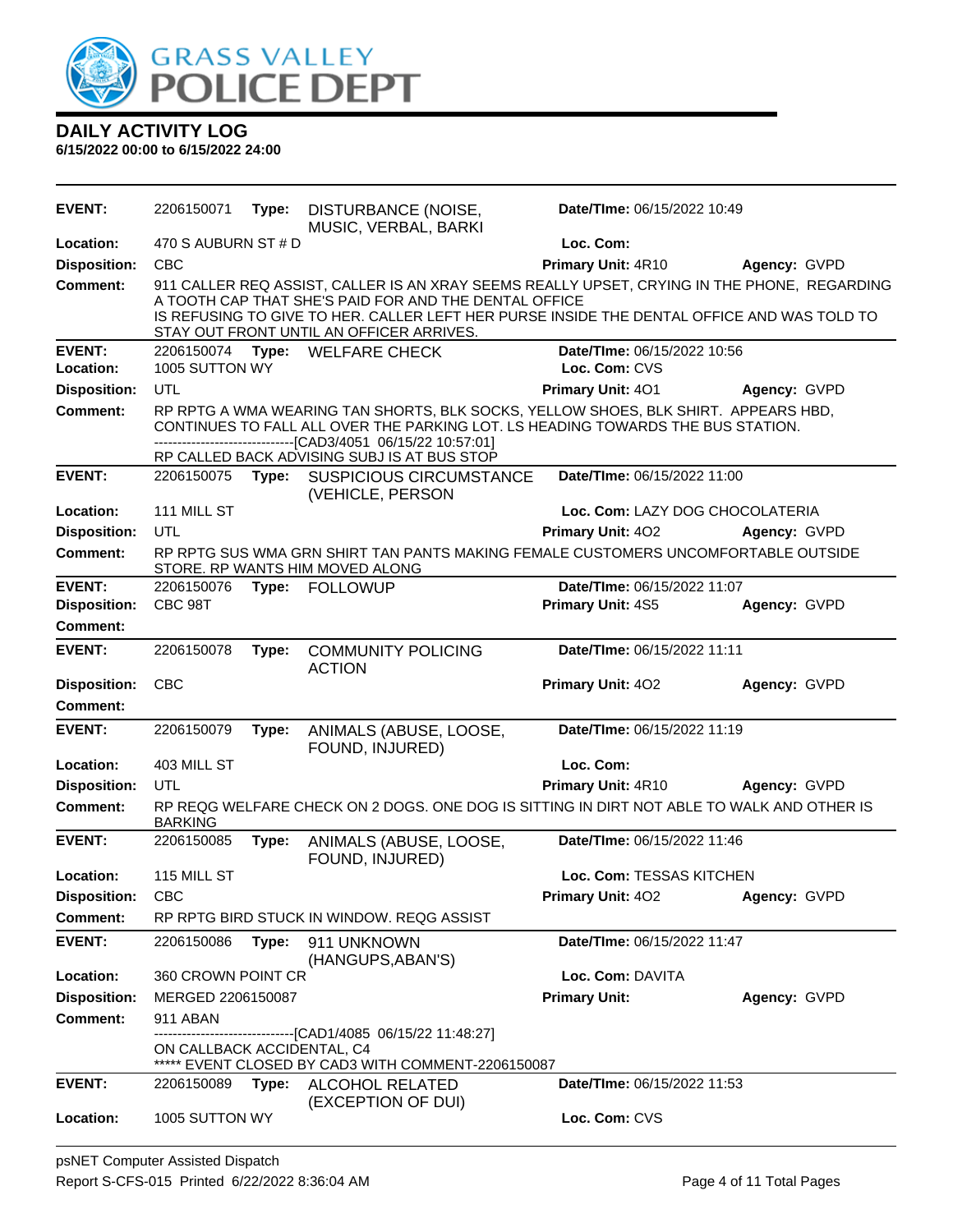

| <b>Disposition:</b> | CBC 98T                                          |       |                                                                                                                                                                                        | <b>Primary Unit: 4R10</b>              | Agency: GVPD |
|---------------------|--------------------------------------------------|-------|----------------------------------------------------------------------------------------------------------------------------------------------------------------------------------------|----------------------------------------|--------------|
| <b>Comment:</b>     |                                                  |       | RP RPTG WMA TAN SHORTS, BLK SOCKS, YELLOW SHOES, BLK SHIRT HBD IN PARKING LOT. SAME SUBJ                                                                                               |                                        |              |
|                     | <b>FROM PREVIOUS CALL</b>                        |       | -------------------------------[CAD1/4085 06/15/22 11:57:44]                                                                                                                           |                                        |              |
|                     |                                                  |       | RP CALLED BACK, SUBJ HAS MOVED TO ALLEYWAY BEHIND SAFEWAY                                                                                                                              |                                        |              |
| <b>EVENT:</b>       |                                                  |       | 2206150093 Type: SUBJECT STOP                                                                                                                                                          | Date/TIme: 06/15/2022 12:05            |              |
| Location:           | 1801 EA MAIN ST                                  |       |                                                                                                                                                                                        | Loc. Com: JACK IN THE BOX 530 272 3041 |              |
| <b>Disposition:</b> | <b>CBC</b>                                       |       |                                                                                                                                                                                        | Primary Unit: 4D16                     | Agency: GVPD |
| <b>Comment:</b>     |                                                  |       | --------------------[CAD3/4051 06/15/22 12:09:14]<br>EVENT LOCATION CHANGED FROM JACK IN THE BOX                                                                                       |                                        |              |
| <b>EVENT:</b>       | 2206150101 Type:                                 |       | 911                                                                                                                                                                                    | Date/TIme: 06/15/2022 12:33            |              |
|                     |                                                  |       | UNKNOWN/HANGUPS, ABANS                                                                                                                                                                 |                                        |              |
| Location:           | 660 MINNIE ST                                    |       |                                                                                                                                                                                        | Loc. Com: CONDON PARK                  |              |
| <b>Disposition:</b> | <b>HBD</b>                                       |       |                                                                                                                                                                                        | <b>Primary Unit:</b>                   | Agency: GVPD |
| <b>Comment:</b>     | 911 ACCIDENTAL CODE 4                            |       |                                                                                                                                                                                        |                                        |              |
| <b>EVENT:</b>       | 2206150105 Type:                                 |       | TRAFFIC (DUI, PARKING,<br>SPEED, HAZ                                                                                                                                                   | Date/TIme: 06/15/2022 12:50            |              |
| Location:           | 105 NEAL ST                                      |       |                                                                                                                                                                                        | Loc. Com: SAFEWAY                      |              |
| <b>Disposition:</b> | CBC VEH GOT OUT                                  |       |                                                                                                                                                                                        | Primary Unit: 4D10                     | Agency: GVPD |
| <b>Comment:</b>     | BLOCKED IN BY LIGHT BLU PRIUS                    |       | RP RPTG VEH DOUBLED PARKED AND RP IS BLOCKED IN NOT ABLE TO LEAVE. RP VEH WHI TOYT RAV 4                                                                                               |                                        |              |
| <b>EVENT:</b>       | 2206150106 Type:                                 |       | 911 UNKNOWN<br>(HANGUPS, ABAN'S)                                                                                                                                                       | Date/TIme: 06/15/2022 12:53            |              |
| Location:           | 660 MINNIE ST                                    |       |                                                                                                                                                                                        | Loc. Com: CONDON PARK SKATE PARK       |              |
| <b>Disposition:</b> | <b>HBD</b>                                       |       |                                                                                                                                                                                        | <b>Primary Unit:</b>                   | Agency: GVPD |
| <b>Comment:</b>     |                                                  |       | 911 ACCIDENTAL, RP STATES CODE 4.                                                                                                                                                      |                                        |              |
|                     | NEG HIST W/ NUMBER<br>***** EVENT CLOSED BY CAD1 |       | -------------------------------[CAD1/4085 06/15/22 12:53:44]                                                                                                                           |                                        |              |
| <b>EVENT:</b>       | 2206150108 Type:                                 |       | DISTURBANCE (NOISE,<br>MUSIC, VERBAL, BARKI                                                                                                                                            | Date/TIme: 06/15/2022 13:05            |              |
| Location:           | 302 RAILROAD AV                                  |       |                                                                                                                                                                                        | Loc. Com: RENTAL GUYS                  |              |
| <b>Disposition:</b> | UTL                                              |       |                                                                                                                                                                                        | Primary Unit: 401                      | Agency: GVPD |
| <b>Comment:</b>     |                                                  |       | OLDER WMA COWBOY STYLE HAT STANDING ACROSS THE STREET FILMING THE BUSINESS. RP HAS<br>ASKED HIM TO LEAVE, BUT HE WILL NOT. RP STATES HE HAS HARRASSED THEM BEFORE.                     |                                        |              |
| <b>EVENT:</b>       | 2206150111                                       |       | Type: GRAND THEFT AUTO                                                                                                                                                                 | Date/TIme: 06/15/2022 13:10            |              |
| Location:           | 340 RAILROAD AV                                  |       |                                                                                                                                                                                        | Loc. Com:                              |              |
|                     | Disposition: CBC 4D13 MADE CONTACT               |       |                                                                                                                                                                                        | Primary Unit: 4021                     | Agency: GVPD |
| <b>Comment:</b>     |                                                  |       | RP RPTG COLD 10851. OCCD MONDAY NIGHT. VEH UNK OTHER THAN TOYT RAV4<br>------------------[CAD3/4051_06/15/22 13:10:28]                                                                 |                                        |              |
|                     | REQG 1021                                        |       |                                                                                                                                                                                        |                                        |              |
| <b>EVENT:</b>       | 2206150113                                       | Type: | 911 UNKNOWN<br>(HANGUPS, ABAN'S)                                                                                                                                                       | Date/TIme: 06/15/2022 13:15            |              |
| Location:           | 115 W EMPIRE ST                                  |       |                                                                                                                                                                                        | Loc. Com: DDS, JON J MENIG             |              |
| <b>Disposition:</b> | <b>HBD</b>                                       |       |                                                                                                                                                                                        | <b>Primary Unit:</b>                   | Agency: GVPD |
| <b>Comment:</b>     | 911 ABAN                                         |       |                                                                                                                                                                                        |                                        |              |
|                     | ***** EVENT CLOSED BY CAD1                       |       | ------------------[CAD1/4085 06/15/22 13:16:46]<br>ON CALLBACK, RECEPTIONIST STATES UNAWARE THEY DIALED 911, NO EMERGENCY AND CODE 4. WILL<br>CALL US BACK IF THEY NEED ANY ASSISTANCE |                                        |              |
| <b>EVENT:</b>       | 2206150114                                       |       | Type: THEFT (GRAND, PETTY, FROM<br><b>MERCHANT)</b>                                                                                                                                    | Date/TIme: 06/15/2022 13:15            |              |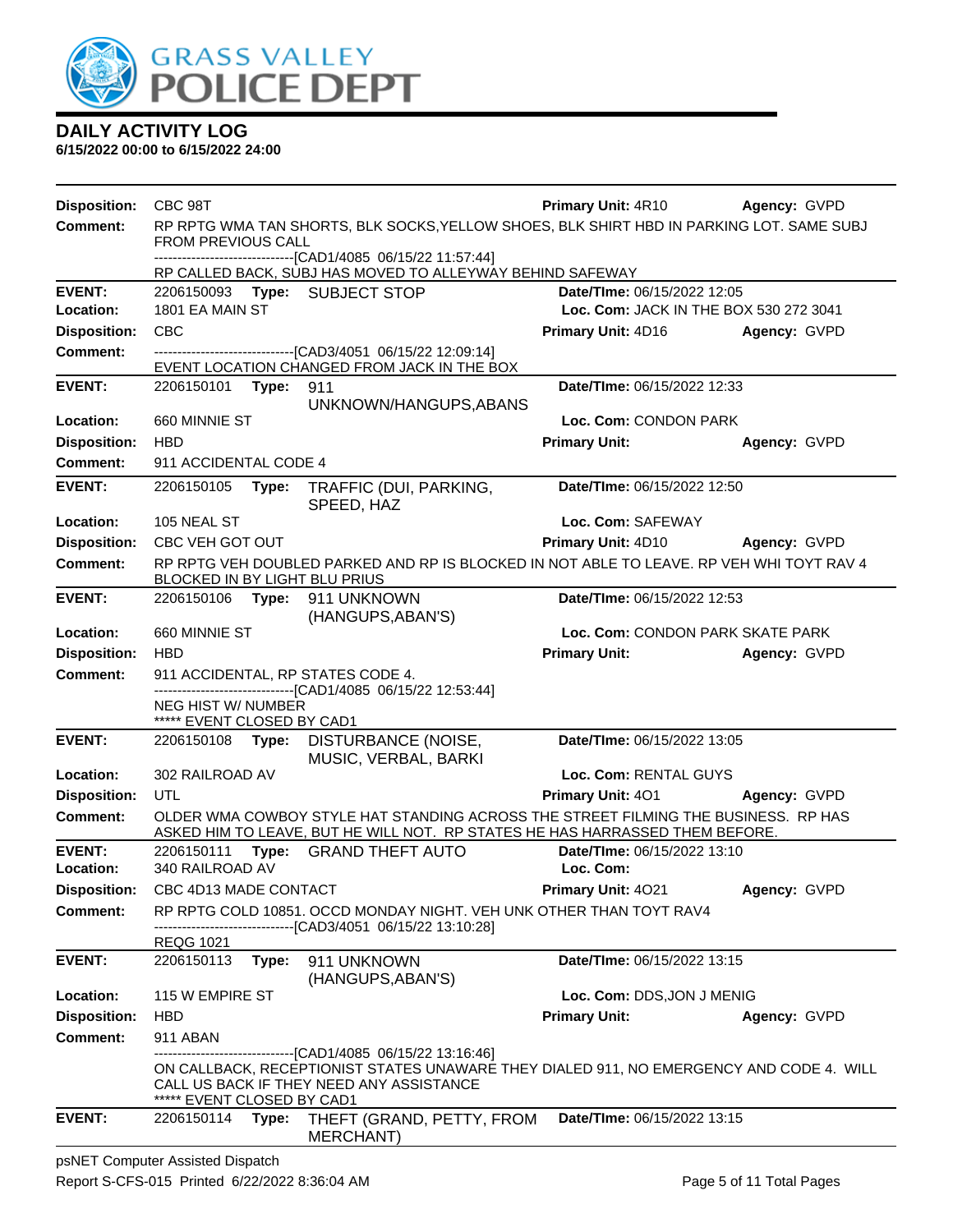

| Location:           | 306 KIDDER AV                                                                                                           | Loc. Com:                          |              |
|---------------------|-------------------------------------------------------------------------------------------------------------------------|------------------------------------|--------------|
| <b>Disposition:</b> | <b>RPT</b>                                                                                                              | Primary Unit: 4Z15                 | Agency: GVPD |
| Case No:            | G2201501                                                                                                                |                                    |              |
| <b>Comment:</b>     | 911 CHP XFER RPTG THEFT OF WHEEL FROM VEH HOND PRELUDE, REQG 1021                                                       |                                    |              |
|                     | --------------------------------[CAD3/4051_06/15/22 13:52:07]<br>PER 4021, RP REQG PERSONAL CTC                         |                                    |              |
|                     | -------------------------------[CAD3/4051 06/15/22 15:15:46]                                                            |                                    |              |
|                     | ISSUED CASE# G2201501 FOR AGENCY GVPD by UNIT 4Z15<br>------------------------------[4Z15/MDT 06/15/22 15:24]           |                                    |              |
|                     | ATTACH 10-28                                                                                                            |                                    |              |
|                     | CA 6FWN915<br>RED HONDA PERLUDE                                                                                         |                                    |              |
| <b>EVENT:</b>       | 2206150118 Type: SUBJECT STOP                                                                                           | Date/TIme: 06/15/2022 13:24        |              |
| Location:           | IDAHO MARYLAND RD/RAILROAD AV                                                                                           | Loc. Com:                          |              |
| <b>Disposition:</b> | <b>CBC MOVING ALONG</b>                                                                                                 | Primary Unit: 4D13                 | Agency: GVPD |
| Comment:            | -------------------------------[CAD2/4132_06/15/22_13:24:53]<br>EVENT LOCATION CHANGED FROM IDAHO MARYLAND/RAILROAD     |                                    |              |
| <b>EVENT:</b>       | 2206150119 Type: SUBJECT STOP                                                                                           | Date/TIme: 06/15/2022 13:26        |              |
| Location:           | DOUGLAS AUTO/RAILROAD                                                                                                   | Loc. Com: DOUGLAS AUTO             |              |
| <b>Disposition:</b> | CBC RELATED TO EARLIER INCIDENT                                                                                         | Primary Unit: 4D13                 | Agency: GVPD |
| Comment:            | -------------------------------[CAD2/4132_06/15/22_13:34:19]<br>EVENT LOCATION CHANGED FROM DOUGLAS AUTOMOTIVE/RAILROAD |                                    |              |
| <b>EVENT:</b>       | 2206150136 Type: DISTURBANCE (NOISE,<br>MUSIC, VERBAL, BARKI                                                            | Date/TIme: 06/15/2022 14:34        |              |
| Location:           | 1913 NEVADA CITY HY                                                                                                     | Loc. Com: ARCO AMPM                |              |
| <b>Disposition:</b> | <b>CBC</b>                                                                                                              | <b>Primary Unit: 401</b>           | Agency: GVPD |
| Comment:            | WFA BLK DRESS SCREAMING AT TRAFFIC, APPEARS TO BE TAKING CLOTHES OFF/PUTTING THEM ON                                    |                                    |              |
| <b>EVENT:</b>       | 2206150139<br>Type: DISTURBANCE (NOISE,<br>MUSIC, VERBAL, BARKI                                                         | Date/TIme: 06/15/2022 14:40        |              |
| Location:           | 410 CROWN POINT CR                                                                                                      | Loc. Com:                          |              |
| <b>Disposition:</b> | <b>RPT</b>                                                                                                              | <b>Primary Unit: 4R10</b>          | Agency: GVPD |
| Case No:            | G2201500                                                                                                                |                                    |              |
| Comment:            | ------------------------------[CAD2/4132 06/15/22 14:41:24]<br>EVENT LOCATION CHANGED FROM 410 CROWN POINT              |                                    |              |
|                     | -------------------------------[CAD3/4051_06/15/22 15:07:48]<br>ISSUED CASE# G2201500 FOR AGENCY GVPD by UNIT 4R10      |                                    |              |
| <b>EVENT:</b>       | 2206150145 Type: TRAFFIC (DUI, PARKING,<br>SPEED, HAZ                                                                   | <b>Date/Time: 06/15/2022 14:56</b> |              |
| Location:           | <b>COLFAX AV/HENDERSON ST</b>                                                                                           | Loc. Com:                          |              |
| <b>Disposition:</b> | <b>HBD</b>                                                                                                              | <b>Primary Unit:</b>               | Agency: GVPD |
| <b>Comment:</b>     | 911 RPTG SINKHOLE IN ROADWAY APPROX 2 FT BY 2 FT, APPROX 4 FT DEEP. IN LANE HEADED TWD<br><b>DOWNTOWN</b>               |                                    |              |
|                     | ------------------[CAD1/4085_06/15/22 14:58:46]<br>10-39 GVPW                                                           |                                    |              |
|                     | -------------------------------[CAD2/4132 06/15/22 15:01:20]<br>PER 4S5 PW ENROUTE<br>***** EVENT CLOSED BY CAD2        |                                    |              |
| <b>EVENT:</b>       | 2206150146<br>Type:<br>DISTURBANCE (NOISE,                                                                              | Date/TIme: 06/15/2022 14:57        |              |
| Location:           | MUSIC, VERBAL, BARKI<br>2054 NEVADA CITY HIGHWAY                                                                        | Loc. Com: SAVE MART                |              |
| <b>Disposition:</b> | <b>CBC</b>                                                                                                              | Primary Unit: 401                  | Agency: GVPD |
|                     |                                                                                                                         |                                    |              |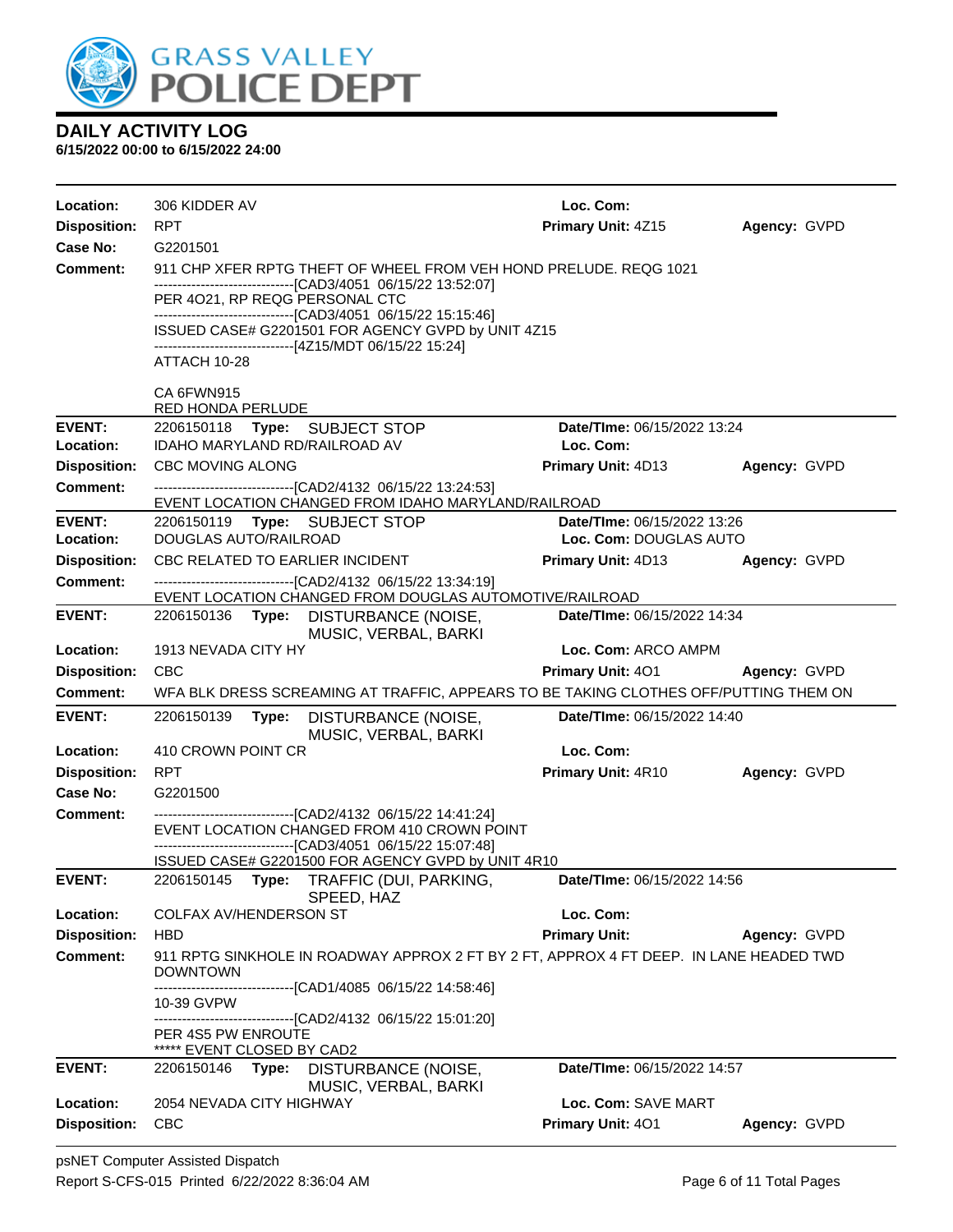

**6/15/2022 00:00 to 6/15/2022 24:00**

**Comment:** 911 RPTG 415 BETWEEN 2 MALES. NO LONGER PHYSICAL. SU IS YELLING IN BACKGROUND. BOTH SUBJS ARE IN FRONT ARE OF THE STORE SU WMA RED BASKETBALL SHORTS BLU SHIRT **EVENT:** 2206150151 **Type:** COMMUNITY POLICING ACTION **Date/TIme:** 06/15/2022 15:05 **Disposition:** CBC **Primary Unit:** 4O2 **Agency:** GVPD **Comment: EVENT:** 2206150154 **Type:** COMMUNITY POLICING ACTION **Date/TIme:** 06/15/2022 15:19 **Location:** 125 NEAL ST **Loc. Com:** E DANIELS PARK **Disposition:** CBC **Primary Unit:** 4O2 **Agency:** GVPD **Comment:** E DANIELS PARK --[SUPV01/3675 06/15/22 15:20:07] EVENT LOCATION CHANGED FROM 125 NEAL ST **EVENT:** 2206150158 **Type:** DISTURBANCE (NOISE, MUSIC, VERBAL, BARKI **Date/TIme:** 06/15/2022 15:35 **Location:** 276 GATES PL **Loc. Com:** SPIRIT CENTER **Disposition:** UTL **Primary Unit:** 4O1 **Agency:** GVPD **Comment:** RP REPORITNG WHI TRUCK 3 ADULTS AND 1 J JUST ABOVE THE DRIVEWAY. RP REPORTS THERE IS A LOT OF YELLING AND STRANGE BEHAVIOR COMING FROM THEM, AND RP IS CONCERNED THERE MAY BE H&S USE GOING ON THERE. NEG FURTHER DESC, STATES THEY CAN'T BE MISSED **EVENT:** 2206150159 **Type:** COMMUNITY POLICING ACTION **Date/TIme:** 06/15/2022 15:35 **Location:** 660 MINNIE ST **Loc. Com:** CONDON PARK **Disposition:** CBC **Primary Unit:** 4O2 **Agency:** GVPD **Comment:** ------------------------------[CAD3/4051 06/15/22 15:36:59] EVENT LOCATION CHANGED FROM 660 MINNIE ST. **EVENT:** 2206150160 **Type:** ATTEMPT TO CONTACT **Date/TIme:** 06/15/2022 15:38 **Location:** 14468 174 STATE **Loc. Com: Disposition:** CBC **Primary Unit:** 4D13 **Agency:** GVPD **Comment:** 4S1 4D10 ------------------------------[CAD1/4056 06/15/22 16:16:57] 10-39 AAA FOR THE HOND CRV LOG #39147 **TRIPLE M TOWING EVENT:** 2206150162 **Type:** ALL OTHERS **Date/TIme:** 06/15/2022 15:40 **Location:** 204 CELESTA DR **Loc. Com: Disposition:** CBC INFO FOR SUBJ. GOING THROUGH MENTAL HEALTH CRISIS **Primary Unit:** 4R10 **Agency:** GVPD **Comment:** RP IN LOBBY OF GVPD WANTING TO SPEAK TO LE OFFICER ABOUT HER SON WHO IS HAVING PYSCIATIRC ISSUES. NOTHING CURRENTLY HAPPENING, BUT RP REQ TO SPEAK TO SOMEONE ABOUT THE INCIDENT. **EVENT:** 2206150166 **Type:** COMMUNITY POLICING ACTION **Date/TIme:** 06/15/2022 15:44 **Location:** 125 NEAL ST **Loc. Com:** E DANIELS PARK **Disposition:** CBC **Primary Unit:** 4O2 **Agency:** GVPD **Comment:** E DANIELS PARK ---[CAD1/4056 06/15/22 16:08:37] EVENT LOCATION CHANGED FROM 125 NEAL ST **EVENT:** 2206150167 **Type:** DISTURBANCE (NOISE, MUSIC, VERBAL, BARKI **Date/TIme:** 06/15/2022 15:54 **Location:** SUTTON WY/BRUNSWICK RD **Loc. Com: Disposition:** CBC **Primary Unit:** 4S5 **Agency:** GVPD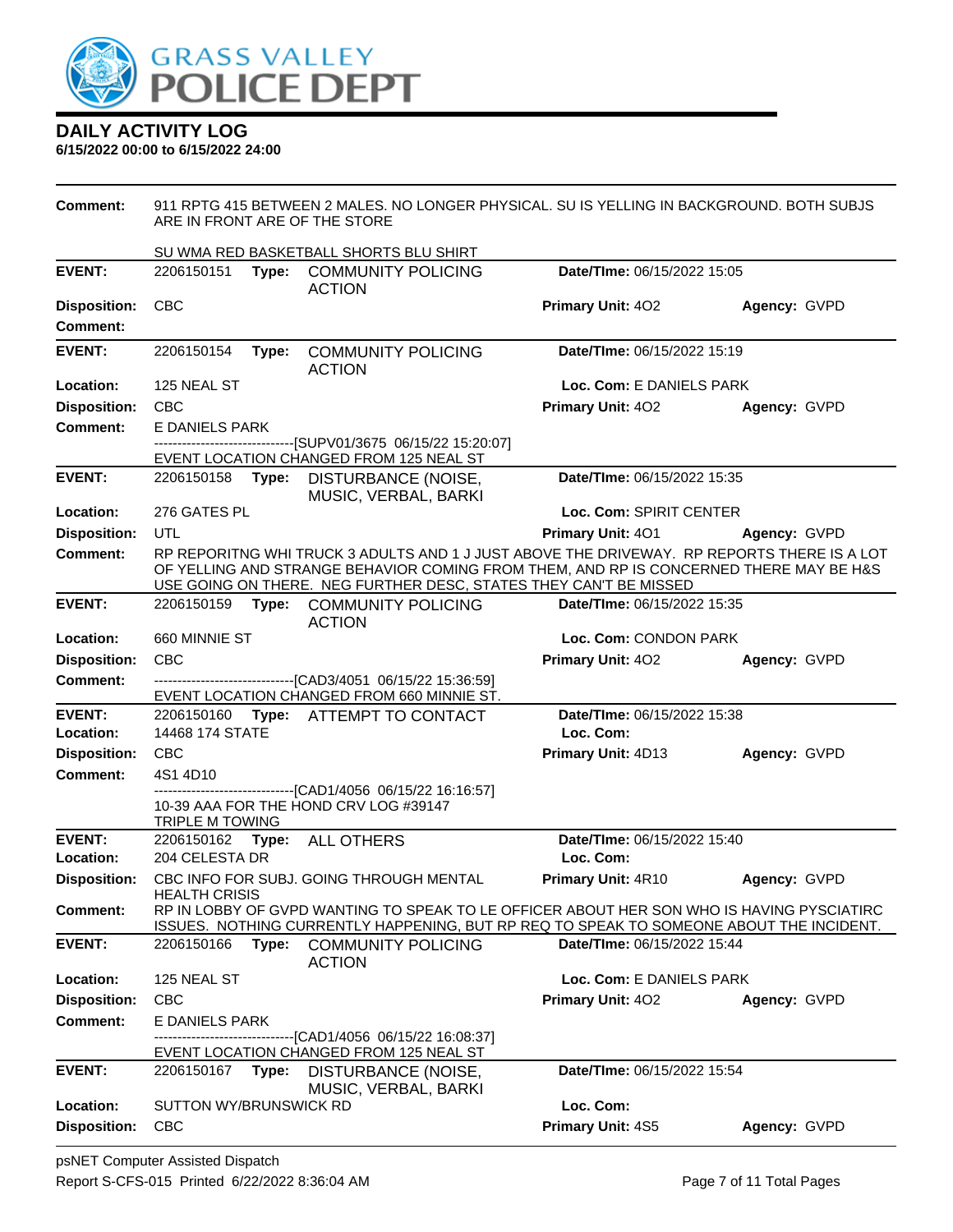

| Comment:            | RP REPORTING XRAY IN BLK HOODIE STANDING IN MIDDLE OF TURN LANE THAT IS HEADED TWD CVS. |       |                                                                                                        |                                                     |                                          |  |  |
|---------------------|-----------------------------------------------------------------------------------------|-------|--------------------------------------------------------------------------------------------------------|-----------------------------------------------------|------------------------------------------|--|--|
| <b>EVENT:</b>       | 2206150169                                                                              | Type: | DRUGS (ANY NARCOTIC<br><b>RELATED OFFENSE)</b>                                                         | Date/TIme: 06/15/2022 15:58                         |                                          |  |  |
| Location:           | 1262 SUTTON WY                                                                          |       |                                                                                                        | Loc. Com: BUS STOP NEAR HOSP HOUSE                  |                                          |  |  |
| <b>Disposition:</b> | <b>RPT</b>                                                                              |       |                                                                                                        | <b>Primary Unit: 401</b>                            | Agency: GVPD                             |  |  |
| Case No:            | G2201502                                                                                |       |                                                                                                        |                                                     |                                          |  |  |
| <b>Comment:</b>     |                                                                                         |       | 2 WMA SMOKING METH AT THE BUSTOP.<br>-------------------------------[CAD3/4051 06/15/22 16:13:28]      |                                                     |                                          |  |  |
|                     |                                                                                         |       | ISSUED CASE# G2201502 FOR AGENCY GVPD by UNIT 4O1                                                      |                                                     |                                          |  |  |
| <b>EVENT:</b>       | 2206150171 Type: FIRE                                                                   |       |                                                                                                        | Date/TIme: 06/15/2022 16:00                         |                                          |  |  |
| Location:           | 108 RUBY LEDGE CT                                                                       |       |                                                                                                        | Loc. Com:                                           |                                          |  |  |
| <b>Disposition:</b> | <b>HBD</b>                                                                              |       |                                                                                                        | <b>Primary Unit:</b>                                | Agency: GVPD                             |  |  |
| <b>Comment:</b>     | ***** EVENT CLOSED BY CAD3                                                              |       | 911 XFER TO CALFIRE LEAKING 5 GALLON PROPANE TANK.                                                     |                                                     |                                          |  |  |
| <b>EVENT:</b>       | 2206150178                                                                              | Type: | DISTURBANCE (NOISE,<br>MUSIC, VERBAL, BARKI                                                            | Date/TIme: 06/15/2022 16:26                         |                                          |  |  |
| Location:           | 660 MINNIE ST                                                                           |       |                                                                                                        | Loc. Com: CONDON PARK                               |                                          |  |  |
| <b>Disposition:</b> | <b>CBC</b>                                                                              |       |                                                                                                        | <b>Primary Unit: 402</b>                            | Agency: GVPD                             |  |  |
| Comment:            |                                                                                         |       | 911 RPTG 415 HEARD AT ENTRANCE ON CEDAR ST. MULTIPLE HEARD                                             |                                                     |                                          |  |  |
| <b>EVENT:</b>       | 2206150179                                                                              |       | Type: FOLLOWUP                                                                                         | Date/TIme: 06/15/2022 16:26                         |                                          |  |  |
| Location:           | <b>15 PRIMROSE LN</b>                                                                   |       |                                                                                                        | Loc. Com:                                           |                                          |  |  |
| <b>Disposition:</b> | <b>INF 10-8</b>                                                                         |       |                                                                                                        | Primary Unit: 4Z15                                  | Agency: GVPD                             |  |  |
| <b>Comment:</b>     | IN ROUTE                                                                                |       | --------------------[CAD3/4051_06/15/22 16:27:21]                                                      |                                                     |                                          |  |  |
|                     |                                                                                         |       | EVENT LOCATION CHANGED FROM 15 PRIMROSE LANE                                                           |                                                     |                                          |  |  |
| <b>EVENT:</b>       | 2206150189                                                                              | Type: | TRAFFIC (DUI, PARKING,<br>SPEED, HAZ                                                                   | Date/TIme: 06/15/2022 16:52                         |                                          |  |  |
| Location:           | 139 EA MAIN ST                                                                          |       |                                                                                                        | Loc. Com: NEAR GV BREW                              |                                          |  |  |
| <b>Disposition:</b> | <b>UTL PER 4018</b>                                                                     |       |                                                                                                        | <b>Primary Unit:</b>                                | Agency: GVPD                             |  |  |
| <b>Comment:</b>     |                                                                                         |       | BLU SUV PARTIALLY BLKING THE SIDEWALK<br>***** EVENT CLOSED BY CAD3 WITH COMMENT-PER 4018              |                                                     |                                          |  |  |
| <b>EVENT:</b>       |                                                                                         |       | 2206150192 Type: ALL OTHERS                                                                            | Date/TIme: 06/15/2022 16:57                         |                                          |  |  |
| Location:           | 129 S AUBURN ST                                                                         |       |                                                                                                        |                                                     | Loc. Com: GRASS VALLEY POLICE DEPARTMENT |  |  |
| <b>Disposition:</b> | <b>CBC</b>                                                                              |       |                                                                                                        | <b>Primary Unit: 4R10</b>                           | Agency: GVPD                             |  |  |
| <b>Comment:</b>     |                                                                                         |       | RP HAS ITEMS TO DROP OFF FOR GPVD, 4K19, IS IN THE LOBBY AND THERE IS NOBODY THERE.                    |                                                     |                                          |  |  |
| <b>EVENT:</b>       | 2206150195                                                                              | Type: | <b>ORDINANCES</b><br>(COUNTY/MUNICIPAL)                                                                | Date/Time: 06/15/2022 17:02                         |                                          |  |  |
| Location:           | 265 SUTTON WY                                                                           |       |                                                                                                        | Loc. Com: GLENBROOK APARTMENTS                      |                                          |  |  |
| <b>Disposition:</b> | <b>PEN</b>                                                                              |       |                                                                                                        | Primary Unit: 4D16                                  | Agency: GVPD                             |  |  |
| <b>Comment:</b>     |                                                                                         |       | RP REQ 110-21 REF TRANSIENT CAMPS BEHIND THE COMPLEX<br>---------------------[4D16/MDT 06/15/22 17:30] |                                                     |                                          |  |  |
| <b>EVENT:</b>       | ATTEMPTED 10-21. NO ANSWER.                                                             |       |                                                                                                        | Date/TIme: 06/15/2022 17:10                         |                                          |  |  |
|                     | 2206150200                                                                              | Type: | TRAFFIC (DUI, PARKING,<br>SPEED, HAZ                                                                   |                                                     |                                          |  |  |
| Location:           | 155 GLASSON WY                                                                          |       |                                                                                                        | Loc. Com: SIERRA NEVADA MEMORIAL<br><b>HOSPITAL</b> |                                          |  |  |
| <b>Disposition:</b> | <b>AST CNRD</b>                                                                         |       |                                                                                                        | Primary Unit: 4R10                                  | Agency: GVPD                             |  |  |
| <b>Case No:</b>     | G2201504                                                                                |       |                                                                                                        |                                                     |                                          |  |  |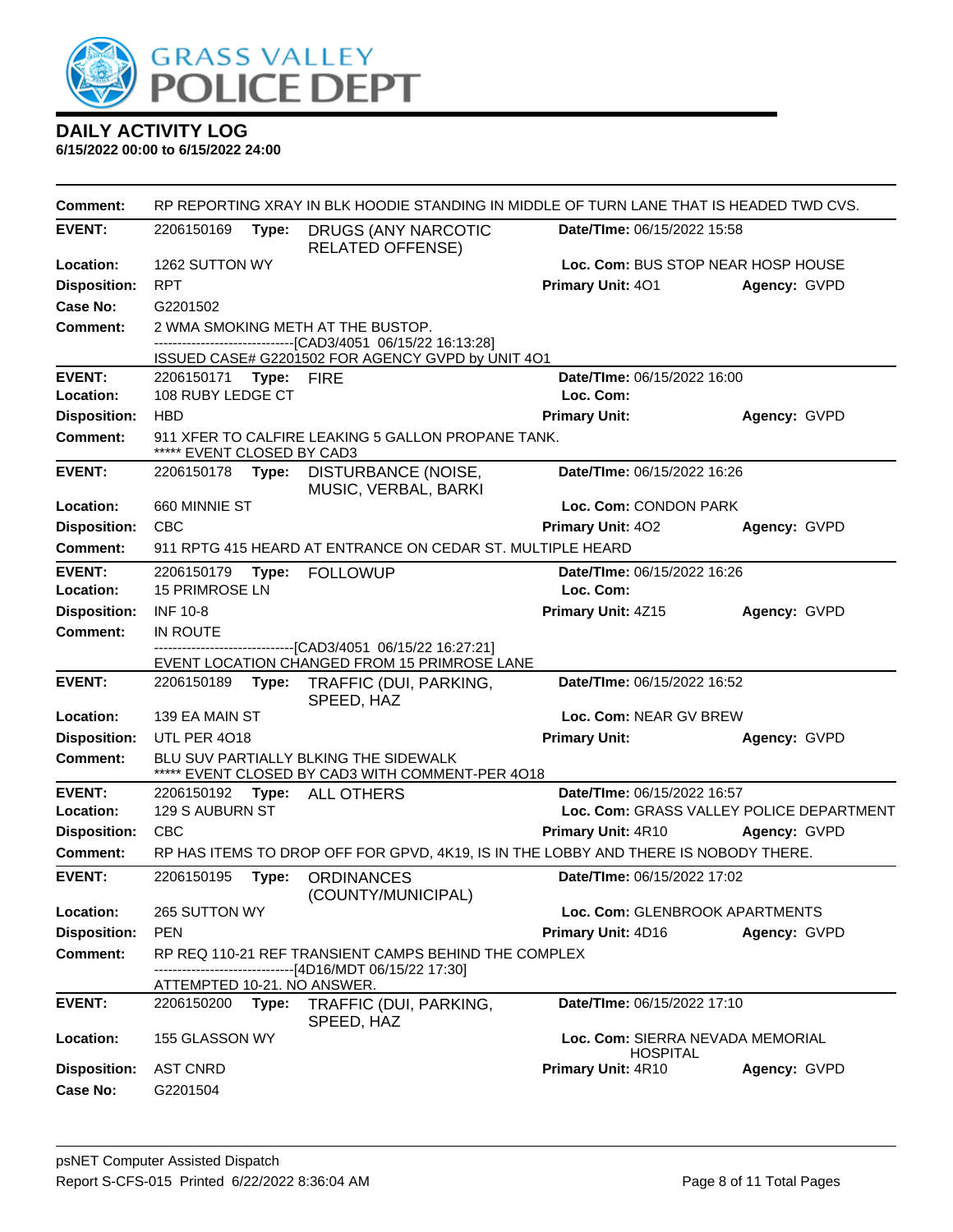

| <b>Comment:</b>                  | 911 RPT'G 23152 DRIVER IN BLU SUBA IFO THE ER ATTEMPTING TO LEAVE<br>8THM327<br>RP STATES THE DRIVER IS HER COUSIN AND SHE CAN CONFIRM SHE IS HBD<br>-------------------------------[CAD3/4051 06/15/22 17:36:55] |       |                                                                                                                                                                  |                                    |                                          |  |
|----------------------------------|-------------------------------------------------------------------------------------------------------------------------------------------------------------------------------------------------------------------|-------|------------------------------------------------------------------------------------------------------------------------------------------------------------------|------------------------------------|------------------------------------------|--|
|                                  |                                                                                                                                                                                                                   |       | ISSUED CASE# G2201504 FOR AGENCY GVPD by UNIT 4R10                                                                                                               |                                    |                                          |  |
|                                  |                                                                                                                                                                                                                   |       | --------------------------------[CAD2/4132 06/15/22 17:38:46]<br>PER PHLEBOTOMIST ETA AFTER 1800<br>-------------------------------[CAD2/4132 06/15/22 17:44:09] |                                    |                                          |  |
|                                  |                                                                                                                                                                                                                   |       | TOW ASSIGNED-TRIPLE M TOWING, 647 E MAIN ST, GRASS VALLEY, 5302733180,<br>--------------------------------[CAD2/4132 06/15/22 17:44:29]                          |                                    |                                          |  |
|                                  |                                                                                                                                                                                                                   |       | TRIPLE M ENROUTE ETA, DRIVE TIME.<br>-------------------------------[CAD2/4132 06/15/22 17:56:50]                                                                |                                    |                                          |  |
|                                  | FCN/3702216604028                                                                                                                                                                                                 |       |                                                                                                                                                                  |                                    |                                          |  |
|                                  | --------------------------------[CAD2/4074_06/15/22 18:35:43]<br>1039 PHLEB 40 MIN ETA<br>------------------------------[MERGED CAD1/4056 06/15/2022 20:11:35]                                                    |       |                                                                                                                                                                  |                                    |                                          |  |
|                                  | LOCATION: 925 MAIDU AV<br>RP: PHONE: 2649100 (530)                                                                                                                                                                |       | MERGED 2206150243 TYPE: MED<br>WAYNE BROWN CORRECTIONAL FACILITY                                                                                                 |                                    |                                          |  |
|                                  |                                                                                                                                                                                                                   |       | COMMENTS: JAIL REQ C3 1141/XFER TO CALFIRE<br>--------------------------------[4O20/MDT 06/15/22 21:18]                                                          |                                    |                                          |  |
|                                  |                                                                                                                                                                                                                   |       | AR CITED & RELEASED AT SNMH FOR 23152(A) VC, 23152(B) VC, 14601.2 VC, 148(A)(1) PC.                                                                              |                                    |                                          |  |
| <b>EVENT:</b>                    |                                                                                                                                                                                                                   |       | 2206150201 Type: PUBLIC RELATION CONTACT                                                                                                                         | Date/TIme: 06/15/2022 17:10        |                                          |  |
| Location:                        | 1262 SUTTON WY                                                                                                                                                                                                    |       |                                                                                                                                                                  |                                    | Loc. Com: HOSPITALITY HOUSE 530 271 7144 |  |
| <b>Disposition:</b><br>Comment:  | <b>CBC</b><br><b>CLEARANCE FOR 4</b>                                                                                                                                                                              |       |                                                                                                                                                                  | <b>Primary Unit: 4S5</b>           | Agency: GVPD                             |  |
| <b>EVENT:</b>                    | 2206150203 Type:                                                                                                                                                                                                  |       | VEH CITES, VIN, TOWS, DUI                                                                                                                                        | Date/TIme: 06/15/2022 17:13        |                                          |  |
| Location:                        | 20 RAMP STATE/MILL ST                                                                                                                                                                                             |       |                                                                                                                                                                  | Loc. Com:                          |                                          |  |
| <b>Disposition:</b>              | <b>HBD</b>                                                                                                                                                                                                        |       |                                                                                                                                                                  | <b>Primary Unit:</b>               | Agency: GVPD                             |  |
| <b>Comment:</b>                  | 911 XFER TO CHP FOR 23103                                                                                                                                                                                         |       |                                                                                                                                                                  |                                    |                                          |  |
| <b>EVENT:</b>                    | 2206150206                                                                                                                                                                                                        | Type: | DRUGS (ANY NARCOTIC<br><b>RELATED OFFENSE)</b>                                                                                                                   | Date/TIme: 06/15/2022 17:17        |                                          |  |
| Location:                        | 214 MILL ST                                                                                                                                                                                                       |       |                                                                                                                                                                  | Loc. Com: WELLS FARGO              |                                          |  |
| <b>Disposition:</b>              | HBD BEAT INFO PER 4D16                                                                                                                                                                                            |       |                                                                                                                                                                  | <b>Primary Unit:</b>               | Agency: GVPD                             |  |
| <b>Comment:</b>                  |                                                                                                                                                                                                                   |       | NEAL ST ENTRANCE, 2 SUBJS IN A DRK SUV SMOKING MARIJUANA<br>------------------------------[CAD3/4051 06/15/22 17:24:48]                                          |                                    |                                          |  |
|                                  | 4S5 ADVISED TO REVIEW                                                                                                                                                                                             |       | ***** EVENT CLOSED BY CAD3 WITH COMMENT-BEAT INFO PER 4D16                                                                                                       |                                    |                                          |  |
| <b>EVENT:</b>                    | PLAZA DR/TIMBERWOOD                                                                                                                                                                                               |       |                                                                                                                                                                  | <b>Date/Time: 06/15/2022 17:29</b> |                                          |  |
| Location:<br><b>Disposition:</b> | <b>CBC</b>                                                                                                                                                                                                        |       |                                                                                                                                                                  | Loc. Com:<br>Primary Unit: 4D16    | Agency: GVPD                             |  |
| <b>Comment:</b>                  |                                                                                                                                                                                                                   |       | RP RPTG 6 PEOPLE CAMPING AT ABOVE LOCATION.                                                                                                                      |                                    |                                          |  |
| <b>EVENT:</b>                    | 2206150215                                                                                                                                                                                                        | Type: | DRUGS (ANY NARCOTIC<br><b>RELATED OFFENSE)</b>                                                                                                                   | Date/TIme: 06/15/2022 18:00        |                                          |  |
| Location:                        | 598 SUTTON WY                                                                                                                                                                                                     |       |                                                                                                                                                                  | Loc. Com: BEN FRANKLIN CRAFTS      |                                          |  |
| <b>Disposition:</b>              | <b>CBC</b>                                                                                                                                                                                                        |       |                                                                                                                                                                  | Primary Unit: 4S5                  | Agency: GVPD                             |  |
| <b>Comment:</b>                  | AROUND.                                                                                                                                                                                                           |       | RP RPTG MALE, SLEEPING ON STORE PALLETS, BEHIND THE STORE, HAS H&S PRODUCTS LAYING ALL                                                                           |                                    |                                          |  |
| <b>EVENT:</b>                    | 2206150219                                                                                                                                                                                                        | Type: | DRUGS (ANY NARCOTIC<br><b>RELATED OFFENSE)</b>                                                                                                                   | Date/TIme: 06/15/2022 18:15        |                                          |  |
| Location:                        | 214 MILL ST                                                                                                                                                                                                       |       |                                                                                                                                                                  | Loc. Com: WELLS FARGO              |                                          |  |
| <b>Disposition:</b>              | UTL                                                                                                                                                                                                               |       |                                                                                                                                                                  | Primary Unit: 4D13                 | Agency: GVPD                             |  |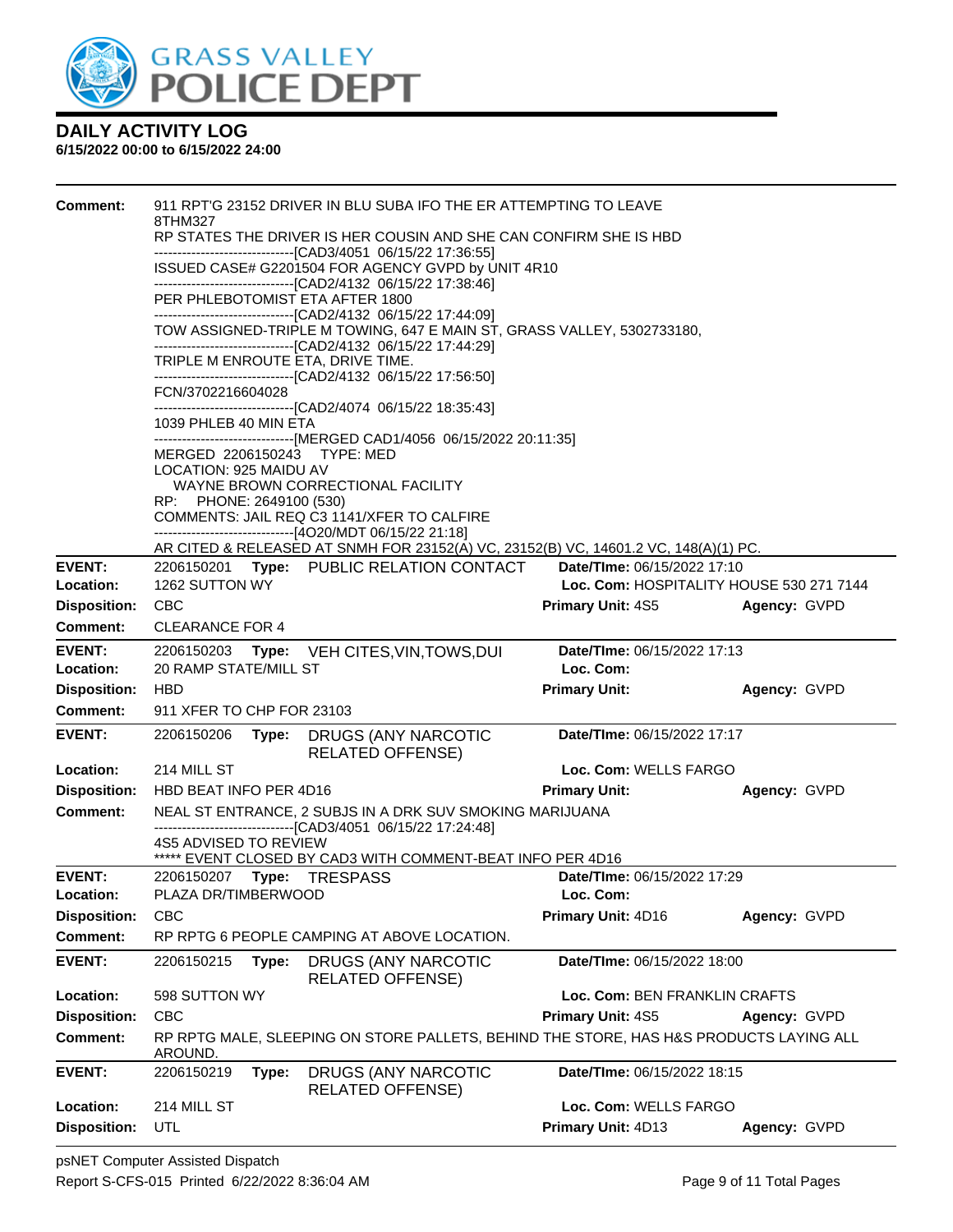

**6/15/2022 00:00 to 6/15/2022 24:00**

| <b>Comment:</b>     | RP CALLED IN EARLIER RPTG DARK GREEN HONDA, OCCUPANTS ARE SMOKING WEED INSIDE THE VEH.<br>MORE VEHS ARE THERE NOW, ALSO SMOKING. RP CALLED IT A "PARTY" |       |                                                                                                                    |                                    |              |  |  |
|---------------------|---------------------------------------------------------------------------------------------------------------------------------------------------------|-------|--------------------------------------------------------------------------------------------------------------------|------------------------------------|--------------|--|--|
| <b>EVENT:</b>       | 2206150236 Type: FAILURE TO YIELD<br><b>Date/Time: 06/15/2022 19:32</b>                                                                                 |       |                                                                                                                    |                                    |              |  |  |
| Location:           | 11727 LA BARR MEADOWS RD                                                                                                                                |       |                                                                                                                    | Loc. Com: HANSEN BROS 530 273 3100 |              |  |  |
| <b>Disposition:</b> | <b>RPT</b>                                                                                                                                              |       |                                                                                                                    | <b>Primary Unit: 4D13</b>          | Agency: GVPD |  |  |
| <b>Case No:</b>     | G2201505                                                                                                                                                |       |                                                                                                                    |                                    |              |  |  |
| Comment:            | FTY 2 PASS ORG MC SPEEDS 75                                                                                                                             |       |                                                                                                                    |                                    |              |  |  |
|                     | 10-39 CHP                                                                                                                                               |       | -------------------------------[CAD3/3753 06/15/22 19:33:16]                                                       |                                    |              |  |  |
|                     |                                                                                                                                                         |       | -------------------------------[CAD1/4056 06/15/22 19:34:14]                                                       |                                    |              |  |  |
|                     |                                                                                                                                                         |       | EVENT LOCATION CHANGED FROM LA BARR/ HANSON                                                                        |                                    |              |  |  |
|                     |                                                                                                                                                         |       | -------------------------------[CAD1/4056 06/15/22 19:38:05]<br>ISSUED CASE# G2201505 FOR AGENCY GVPD by UNIT 4D13 |                                    |              |  |  |
| <b>EVENT:</b>       | 2206150238 Type: FOLLOWUP                                                                                                                               |       |                                                                                                                    | Date/TIme: 06/15/2022 19:42        |              |  |  |
| Location:           | 405 S AUBURN ST                                                                                                                                         |       |                                                                                                                    | Loc. Com: STAGECOACH MOTEL         |              |  |  |
| <b>Disposition:</b> | <b>CBC</b>                                                                                                                                              |       |                                                                                                                    | Primary Unit: 4D13                 | Agency: GVPD |  |  |
| <b>Comment:</b>     |                                                                                                                                                         |       | -------------------------------[CAD1/4056 06/15/22 19:42:23]                                                       |                                    |              |  |  |
|                     |                                                                                                                                                         |       | EVENT LOCATION CHANGED FROM STAGECOACH                                                                             |                                    |              |  |  |
| <b>EVENT:</b>       | 2206150248                                                                                                                                              |       | Type: DISTURBANCE (NOISE,<br>MUSIC, VERBAL, BARKI                                                                  | Date/TIme: 06/15/2022 20:19        |              |  |  |
| Location:           | 435 COLFAX AV                                                                                                                                           |       |                                                                                                                    | Loc. Com:                          |              |  |  |
| <b>Disposition:</b> | <b>CBC MEDIATED</b>                                                                                                                                     |       |                                                                                                                    | <b>Primary Unit: 4011</b>          | Agency: GVPD |  |  |
| <b>Comment:</b>     |                                                                                                                                                         |       | CHP 911 XFER RPTG 16 YOA STEP-SON HAVING A SEVERE MENTAL HEALTH CRISIS.                                            |                                    |              |  |  |
|                     | -------------------------------[CAD2/4074 06/15/22 20:20:21]<br>J IS THREATENING 1146 VAGUE STATEMENTS. J IS DAMAGING ITEMS IN THE RESIDENCE.           |       |                                                                                                                    |                                    |              |  |  |
|                     | ------------------------------[CAD2/4074 06/15/22 20:20:46]                                                                                             |       |                                                                                                                    |                                    |              |  |  |
|                     |                                                                                                                                                         |       | J AND J'S MOTHER ARE IN THE RESIDENCE. J HAD BASEBALL BAT BUT DOES NOT HAVE IT ANYMORE, UNK                        |                                    |              |  |  |
|                     | WHERE IT WENT.                                                                                                                                          |       | -------------------------------[MERGED CAD3/3753 06/15/2022 20:20:56]                                              |                                    |              |  |  |
|                     | MERGED 2206150249 TYPE: SUI                                                                                                                             |       |                                                                                                                    |                                    |              |  |  |
|                     | LOCATION: 435 COLFAX AV                                                                                                                                 |       |                                                                                                                    |                                    |              |  |  |
|                     | RP: NAME: INGRID BLOCK                                                                                                                                  |       | PHONE: 2636096 (530)<br>COMMENTS: CHP TRANSFER/911 415 HEARD ON THE LINE, RP REFUSED TO GIVE FURTHER AFTER CHP     |                                    |              |  |  |
|                     | SAID THEY WERE DISCONNECTING.                                                                                                                           |       |                                                                                                                    |                                    |              |  |  |
|                     |                                                                                                                                                         |       | -------------------------------[CAD2/4074 06/15/22 20:21:03]                                                       |                                    |              |  |  |
|                     |                                                                                                                                                         |       | RP DOESNT THINK J WILL BE AGGRESSIVE TWD LE<br>------------------------------[CAD2/4074 06/15/22 20:21:30]         |                                    |              |  |  |
|                     | <b>NEG HBS OR 11550.</b>                                                                                                                                |       |                                                                                                                    |                                    |              |  |  |
|                     | <b>CORRECTION - NEG HBD</b>                                                                                                                             |       | -------------------------------[CAD2/4074 06/15/22 20:21:43]                                                       |                                    |              |  |  |
|                     |                                                                                                                                                         |       | -------------------------------[CAD3/3753 06/15/22 20:22:42]                                                       |                                    |              |  |  |
|                     |                                                                                                                                                         |       | ON CALL BACK, J NO LONGER HAS THE BAT. RP WOULDN'T STOP ARGUING WITH THE J.                                        |                                    |              |  |  |
| <b>EVENT:</b>       | 2206150252                                                                                                                                              | Type: | TRAFFIC (DUI, PARKING,                                                                                             | Date/TIme: 06/15/2022 20:37        |              |  |  |
| Location:           | 145 HOCKING AV                                                                                                                                          |       | SPEED, HAZ                                                                                                         | Loc. Com:                          |              |  |  |
| <b>Disposition:</b> | <b>CBC COURTESY CITE</b>                                                                                                                                |       |                                                                                                                    | Primary Unit: 4D13                 | Agency: GVPD |  |  |
| <b>Comment:</b>     |                                                                                                                                                         |       | RP REPORTS HIS NEIGHBOR PARKS THEIR COMMERCIAL VEH ON THE STREET BY THE RP'S HOUSE                                 |                                    |              |  |  |
|                     |                                                                                                                                                         |       | VIOLATING THE ORDINANCE THAT NO COMMERCIAL VEHS ARE ALLOWED TO BE PARKED ON THE CITY                               |                                    |              |  |  |
|                     | STREETS. RP REQ CTC.                                                                                                                                    |       |                                                                                                                    |                                    |              |  |  |
| <b>EVENT:</b>       | 2206150257                                                                                                                                              | Type: | DISTURBANCE (NOISE,<br>MUSIC, VERBAL, BARKI                                                                        | Date/TIme: 06/15/2022 20:51        |              |  |  |
| Location:           | 275 DORSEY DR                                                                                                                                           |       |                                                                                                                    | Loc. Com:                          |              |  |  |
| <b>Disposition:</b> | UTL                                                                                                                                                     |       |                                                                                                                    | Primary Unit: 4011                 | Agency: GVPD |  |  |
| <b>Comment:</b>     |                                                                                                                                                         |       | RP RPTG TRANSIENT YELLING AT VEHS AS THEY PASS. WFA LSW WHI TSHIRT, SHORTS, WITH HEADBAND                          |                                    |              |  |  |
|                     | IN HAIR.                                                                                                                                                |       |                                                                                                                    |                                    |              |  |  |
|                     |                                                                                                                                                         |       |                                                                                                                    |                                    |              |  |  |

psNET Computer Assisted Dispatch Report S-CFS-015 Printed 6/22/2022 8:36:04 AM Page 10 of 11 Total Pages